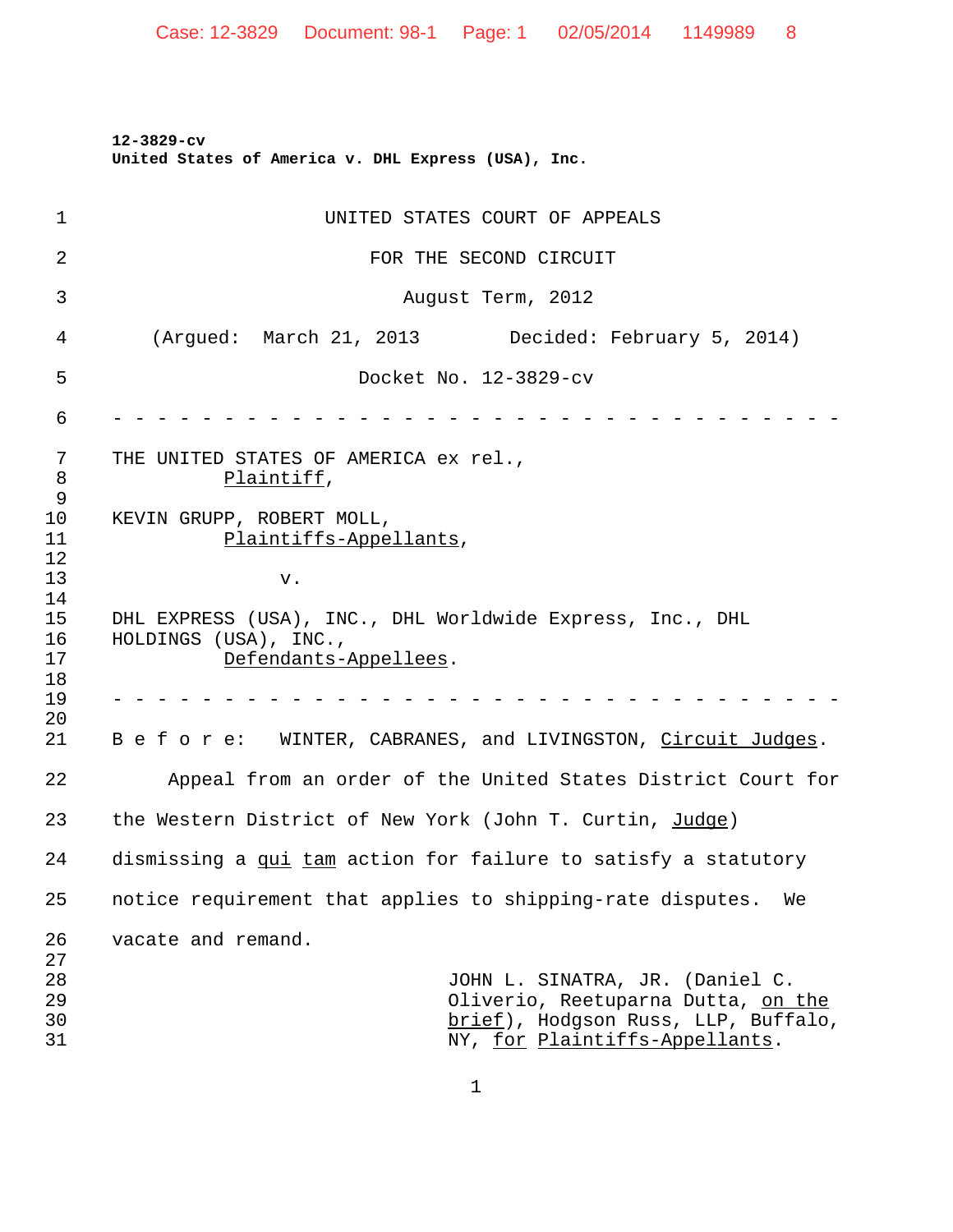LAWRENCE VILARDO (Terrence M. Connors, James W. Grable, Jr., on the brief), Connors & Vilardo, LLP, 5 Buffalo, NY, for Defendants-**Appellees**.

 MICHAEL S. RAAB (Joshura P. Waldman on the brief), Appellate Staff of the Civil Division, for Stuart F. Delery, Principal Deputy Assistant Attorney Genera, U.S. Department of Justice, Washington D.C.; William 14 J. Hochul, Jr., U.S. Attorney for the Western District of New York, **Buffalo, NY, <u>for Amicus Curiae</u>** United States of America.

## WINTER, Circuit Judge:

 Kevin Grupp and Robert Moll appeal from Judge Curtin's order 21 dismissing their qui tam action for failure to satisfy a statutory notice requirement. Appellants commenced this action against DHL Express, Inc. and its parent company DHL Holdings, Inc. (collectively, "DHL") under the False Claims Act, 31 U.S.C. § 3729 et seq., alleging that DHL billed the United States jet- fuel surcharges on shipments that were transported exclusively by ground transportation. We vacate and remand.

 $\frac{1}{2}$ 

 $\begin{array}{c} 7 \\ 8 \end{array}$ 

## BACKGROUND

 We assume the facts as alleged in the complaint to be true. DHL is an international package delivery company. Appellants own MVP Delivery Services and Logistics, a delivery company that served as an independent contractor for DHL. From 2003 to 2008,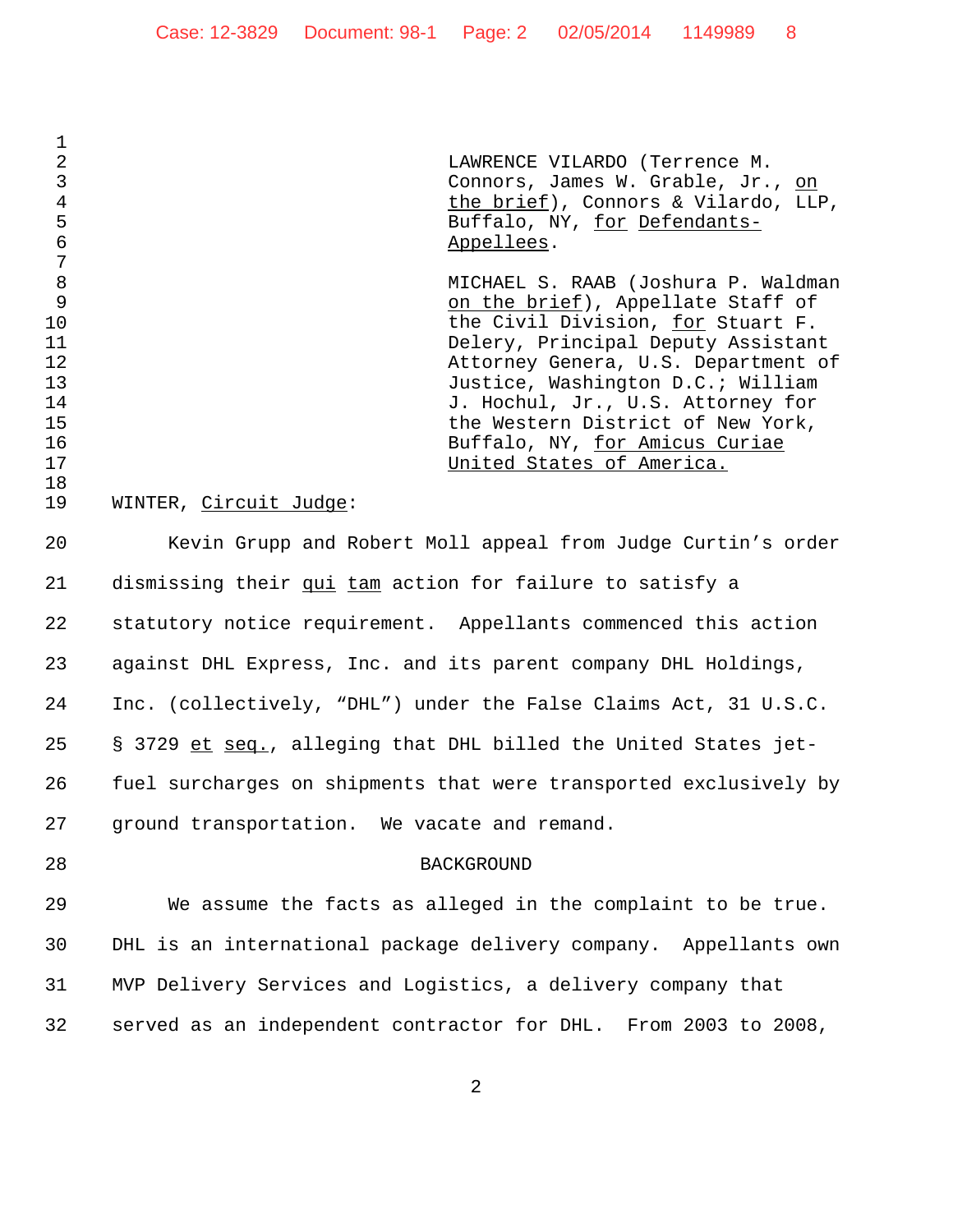DHL provided delivery services to the General Services Administration, the Department of Homeland Security, and the Department of Defense.

 During this time, DHL offered three types of so-called "Air Express Services" -- "Same Day", "Next Day", and "Second Day" –- and a "Ground Delivery Service", which provided delivery in one to six business days. Customers who purchased one of the "Air Express Services" were charged a jet-fuel surcharge and those who purchased the "Ground Delivery Service" were charged a diesel- fuel surcharge, without regard to the type of transportation actually used in the delivery. The surcharges were calculated using the monthly jet and diesel fuel price indexes published by the U.S. Department of Energy.

 According to appellants, DHL was obligated by its contract with the U.S. Government to charge only the cheaper diesel-fuel surcharge for shipments transported solely by ground. In their complaint, appellants set forth three specific deliveries for which the government was charged the jet-fuel surcharge, even though the shipment was transported exclusively by ground transportation. They further allege that DHL included the jet- fuel surcharge for "Air Express Services" as a matter of common practice, regardless of the actual means of transport used, and that these facts support a finding that DHL knowingly defrauded the U.S. Government.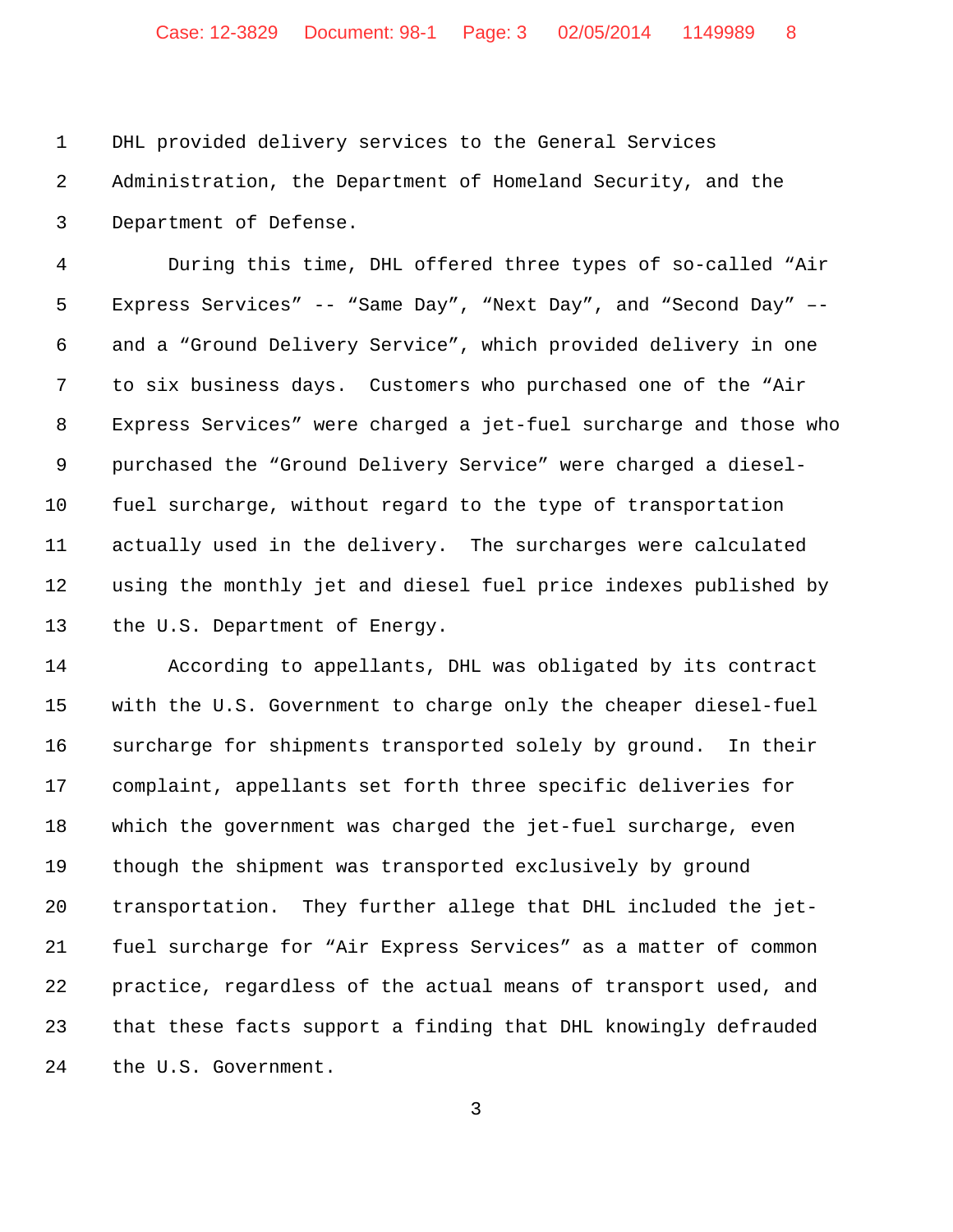On November 8, 2011, DHL moved to dismiss the complaint on several grounds. The district court granted the motion, and this appeal followed. DISCUSSION We review dismissal pursuant to Rule 12(b)(6) de novo. Pension Benefit Guar. Corp. ex rel. St. Vincent Catholic Med. 7 Ctr's Ret. Plan v. Morgan Stanley Inv. Mgmt. Inc., 712 F.3d 705, 730 (2d Cir. 2013). The district court dismissed the action on the ground that appellants failed to satisfy the statutory notice requirement imposed by 49 U.S.C. § 13710(a)(3)(B). Title 49 governs rates and billing by motor carriers. Section 13710(a)(3)(B) states: If a shipper seeks to contest the charges originally billed or additional charges 15 subsequently billed, the shipper may request<br>16 that the [Surface Transportation] Board 16 that the [Surface Transportation] Board<br>17 determine whether charges billed must be determine whether charges billed must be paid. A shipper must contest the original bill or subsequent bill within 180 days of receipt of the bill in order to have the 21 right to contest such charges. Id. The Surface Transportation Board (the "STB") is an adjudicatory body within the U.S. Department of Transportation charged with resolving disputes concerning motor carriers' shipping rates. "Section 13710(a)(3)(B) makes clear that such disputes may be brought before the STB, but this provision is not the exclusive provision for resolving such disputes where they are a part of an otherwise valid legal claim for relief, e.g.,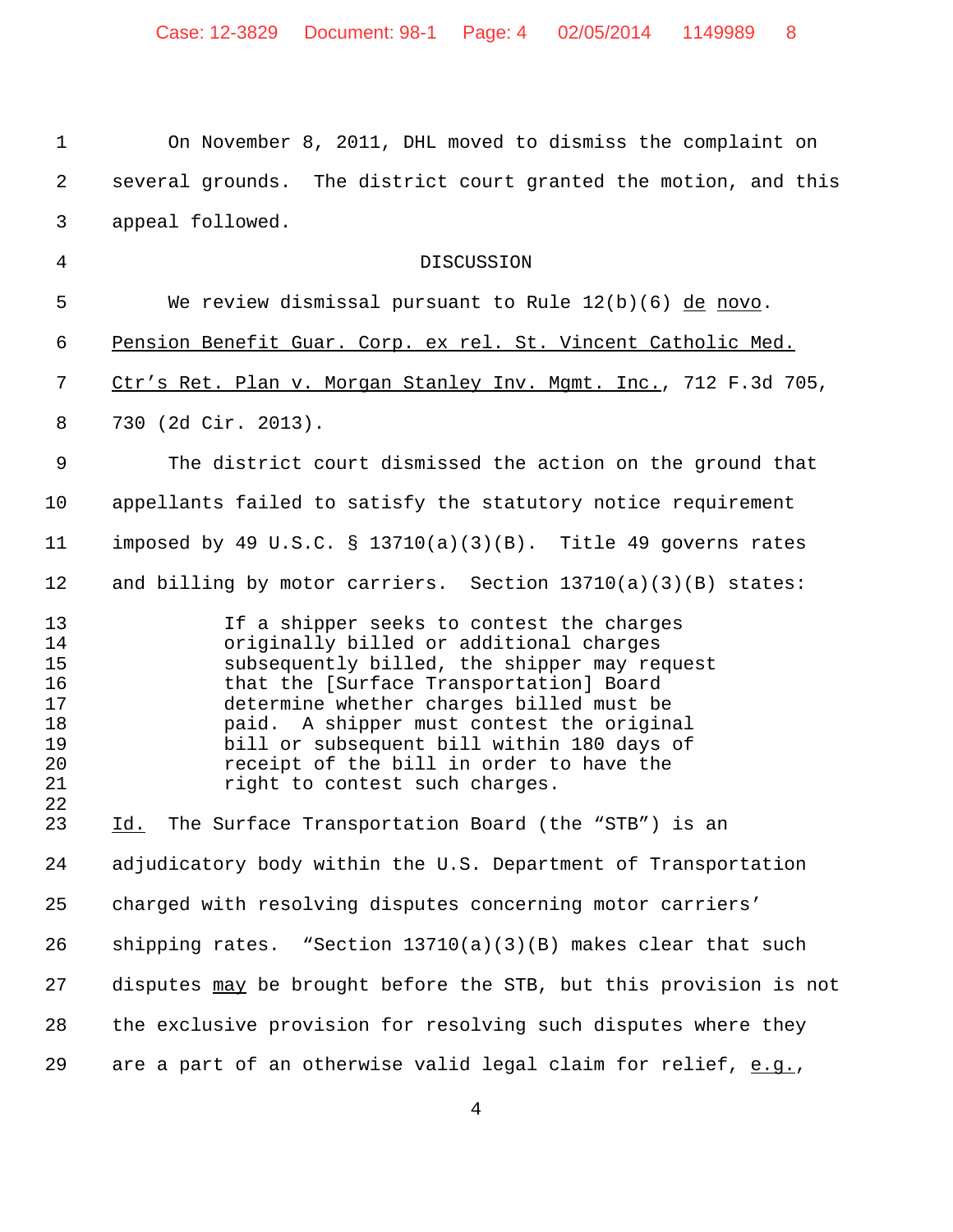## Case: 12-3829 Document: 98-1 Page: 5 02/05/2014 1149989 8

 under the False Claims Act ("FCA"), 31 U.S.C. § 3729, that may be brought before a court."

3 A failure to comply with the 180-day rule bars a challenge to a shipping charge before the STB. At issue in this appeal is whether a failure to comply also bars a shipping-rate challenge before a federal court when brought pursuant to the FCA. The district court concluded that it does and dismissed the action. Without deciding how the 180-day rule applies to other kinds of suits brought in court, we vacate on the ground that the 180-day rule cannot apply to a qui tam action under the FCA.

 The FCA prohibits any person from "knowingly present[ing], or caus[ing] to be presented, [to the United States government] a false or fraudulent claim for payment." 31 U.S.C. § 3729(a)(1)(A). The Attorney General may institute an action against a party who violates the FCA, id. § 3730(a), or a private 16 individual, known as a relator, may bring a civil qui tam action on behalf of the government and share in the recovery therefrom, id. § 3730(b)(1), (d). After filing a qui tam complaint, the relator must serve a copy of the complaint on the government, and the government may elect to intervene and litigate the action. Id. § 3730(b)(2), (4). If the government declines to intervene, 22 the relator shall have the right to proceed. Id.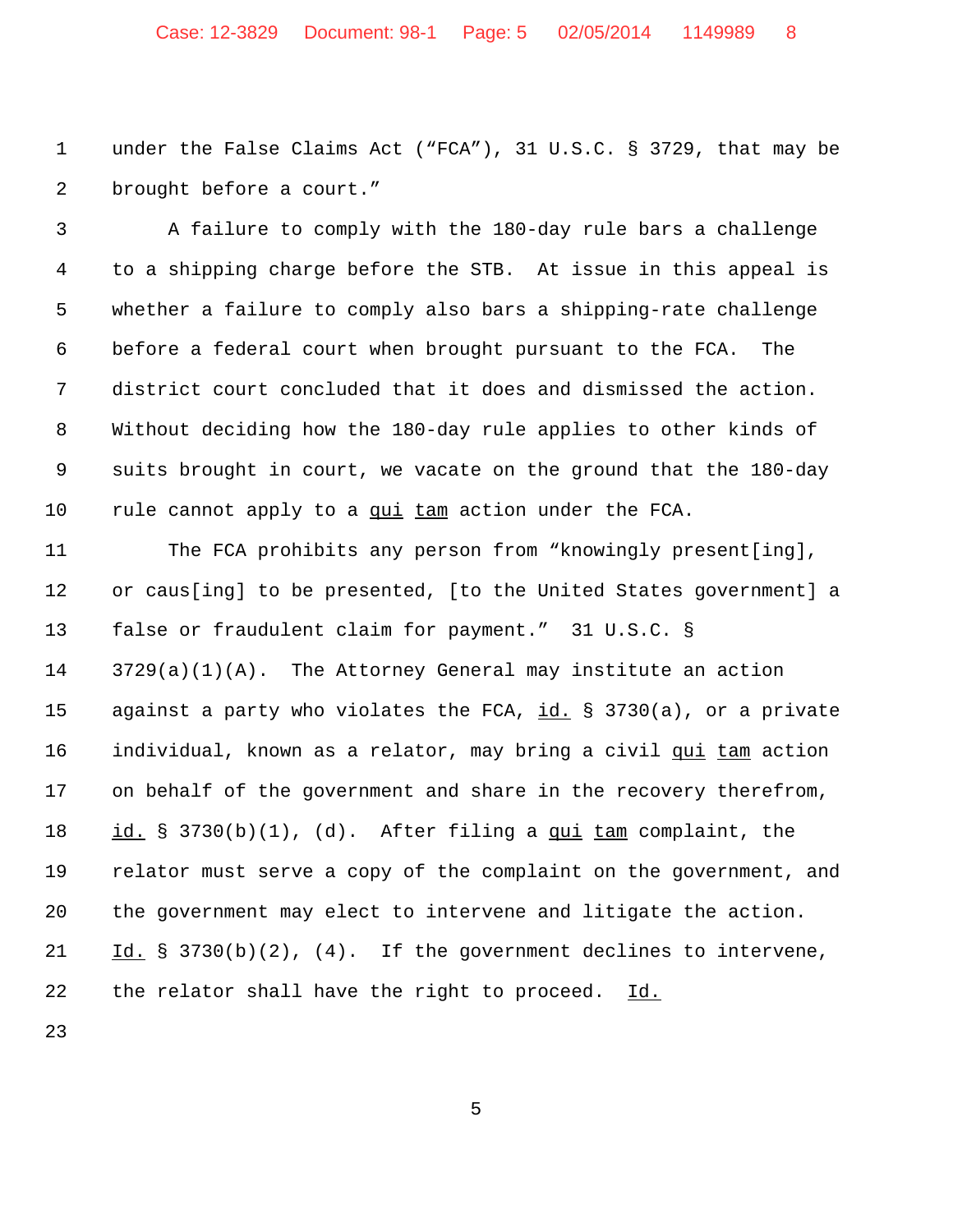A relator's complaint must be filed in camera, and remain 2 under seal for at least 60 days. Id. § 3730(b)(2). The government may move to extend the seal period for good cause shown. Id. § 3730(b)(3). The complaint is not served on the defendant until the court so orders. Id. § 3730(b)(2).

6 The government, in an amicus brief, $\frac{1}{2}$  contends that application of the 180-day rule to qui tam actions would undermine both the FCA's seal provisions and statute of limitations. We agree. The purpose of the sealing provisions is to allow the government time to investigate the alleged false claim and to prevent qui tam plaintiffs from alerting a putative 12 defendant to possible investigations. U.S. ex rel Pilon v. Martin Marietta Corp., 60 F.3d 995, 998-9 (2d Cir. 1995). The relatively generous statute-of-limitations period –- within six years of the violation or three years after the time at which U.S. officials knew or should have known of the violation, whichever occurs last –- serves a similar purpose, ensuring that the government need not rush to file a complaint when such a filing would alert a defendant to an ongoing criminal or civil investigation. See 31 U.S.C. § 3731(b)(1)-(2).

 $^{\rm l}$  The government declined to intervene in this matter, but it filed an amicus brief in support of appellants in the proceedings before this court.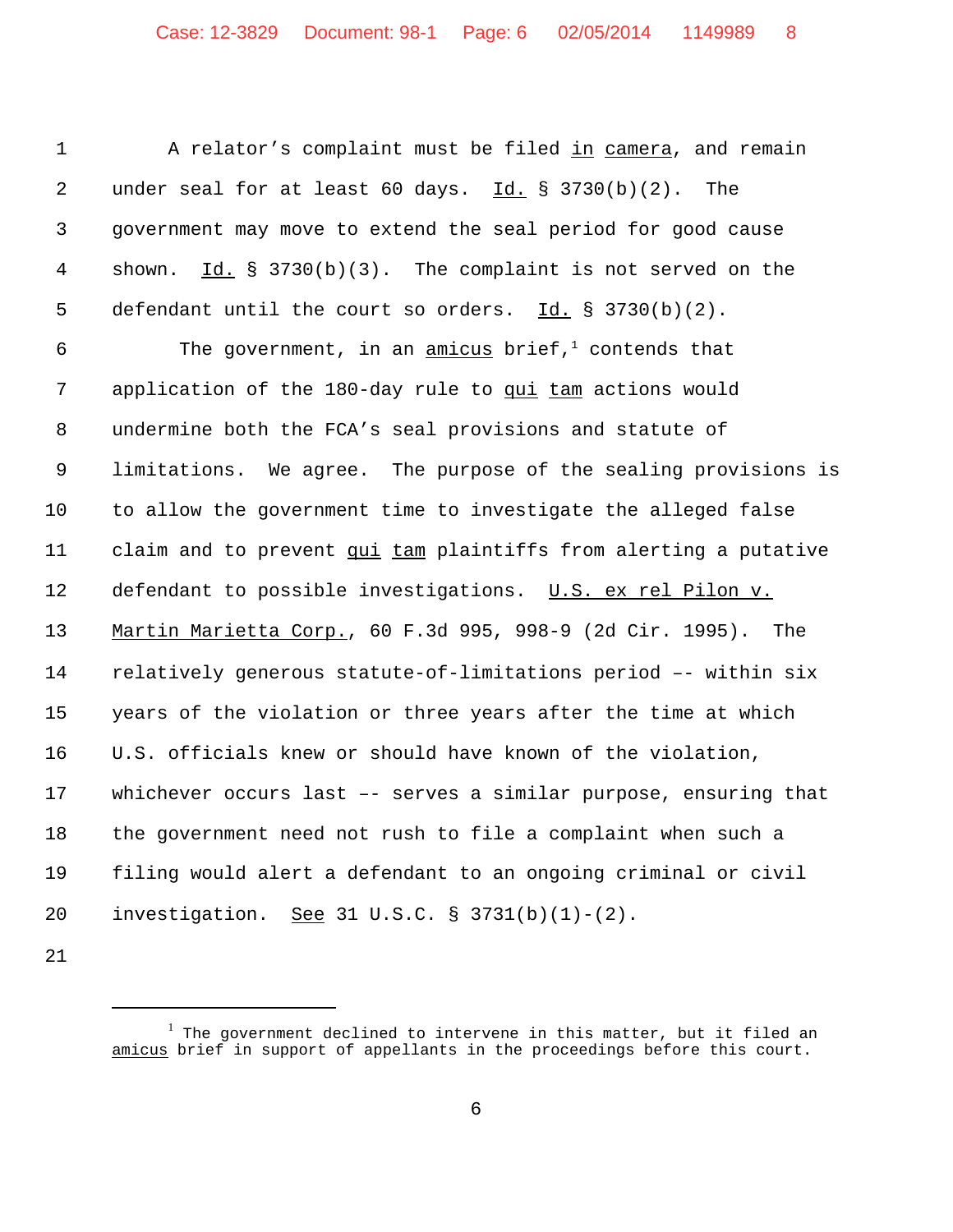DHL maintains that § 13710(a)(3)(B) and the FCA can be reconciled because the 180-day rule is a notice requirement, not a statute of limitations; so long as relators provide notice to the carrier within the 180-day period, they need not file suit for up to six years. Thus, in DHL's view, because the statutes 6 are not in direct conflict, both must be given effect. See 7 Morton v. Mancari, 417 U.S. 535, 551 (1974) ("[W]hen two statutes are capable of co-existence, it is the duty of the courts, absent a clearly expressed congressional intention to the contrary, to regard each as effective.").

 However, this argument ignores the purpose of the FCA's 12 tolling provision. See 31 U.S.C. § 3731(b). In 1986, when Congress amended FCA Section 3731(b) to include the tolling provision –- which permits actions for up to three years after the government's discovery of the violation or the time at which the government should have discovered the violation –- it provided the following justification: "[F]raud is, by nature, deceptive [and] such tolling . . . is necessary to ensure the Government's rights are not lost through a wrongdoer's successful deception." S.Rep. No. 99-345, at 15 (1986), reprinted in 1986 U.S.C.C.A.N. 5266, 5280. Application of the 180-day rule would